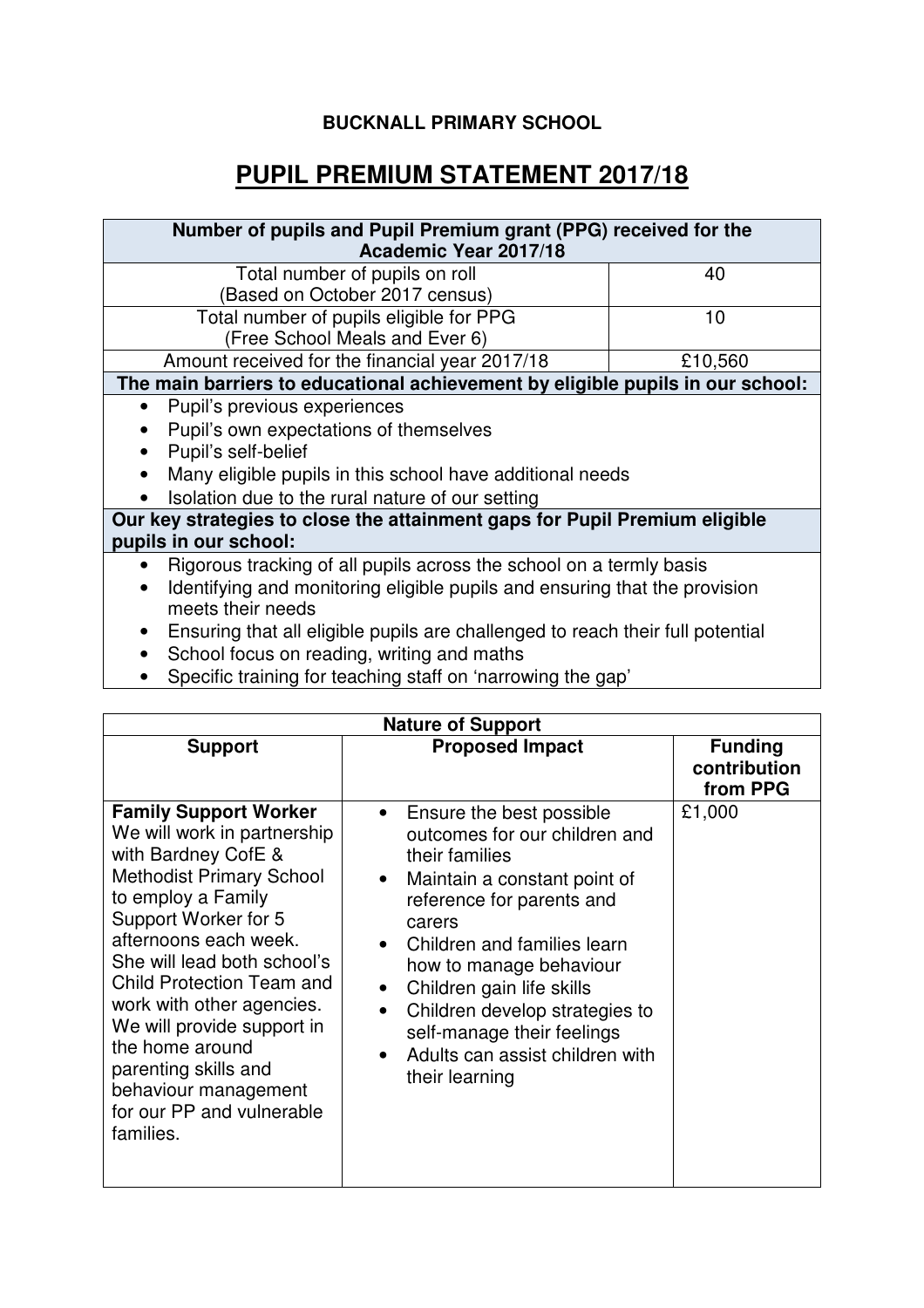| <b>Targeted Support</b><br>To ensure smaller class<br>sizes, a Teaching<br>Assistant in each class<br>and small Intervention<br>groups. Enabling pupils to<br>receive more individual<br>and one to one or small<br>group tuition, individual<br>feedback, Early<br><b>Years/Phonics</b><br>intervention. | Accelerated progress in<br>$\bullet$<br>reading, writing and maths<br>Increased understanding of<br>vocabulary in maths and<br>application in writing<br>Improved comprehension skills                                                                                                                                                                                            | £4,670 |
|-----------------------------------------------------------------------------------------------------------------------------------------------------------------------------------------------------------------------------------------------------------------------------------------------------------|-----------------------------------------------------------------------------------------------------------------------------------------------------------------------------------------------------------------------------------------------------------------------------------------------------------------------------------------------------------------------------------|--------|
| <b>Well-being support</b><br>Provision of counselling<br>sessions for eligible pupils<br>as required. Nurture<br>groups. Art therapy<br>sessions. Provision of<br>uniform if required.                                                                                                                    | Children are calmer and can<br>$\bullet$<br>manage their feelings in<br>appropriate ways<br>Children have more self-<br>confidence and develop<br>resilience.                                                                                                                                                                                                                     | £4,390 |
| <b>Enriching the curriculum</b><br>Provision of music lessons<br><b>Subsidised KS2</b><br>Residential and trips                                                                                                                                                                                           | Pupils have a rich bank of<br>experiences to support ideas<br>for writing<br>Pupils are able to develop<br>interests and talents outside of<br>the school curriculum<br>Pupils experience high quality<br>teaching in a wide range of<br>subjects<br>Pupils develop communication<br>skills and creativity<br>Broaden children's horizons<br>and develop aspirational<br>thinking | £500   |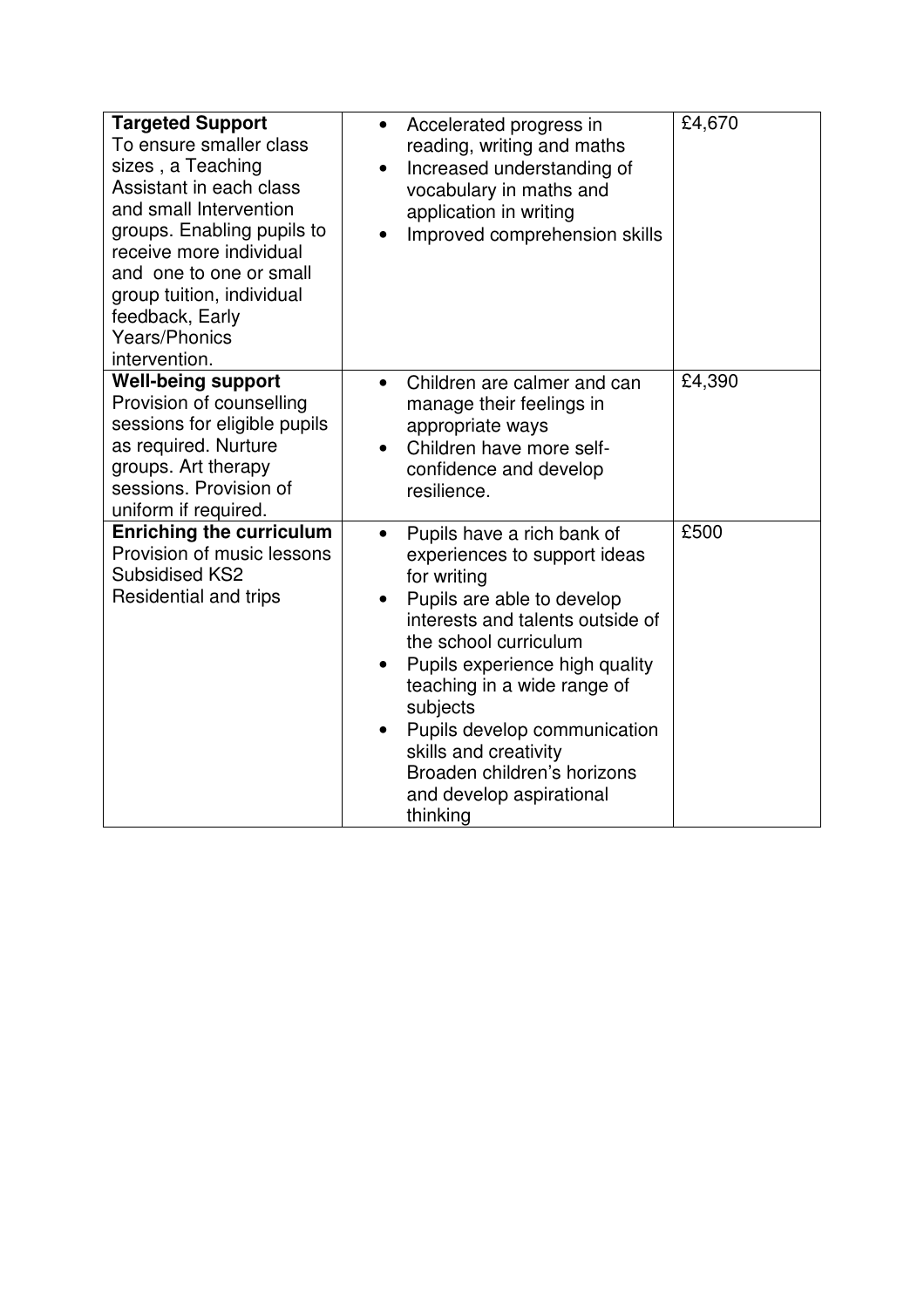| Pupil Premium Service Children Grant (PPSCG) received for the<br>Academic Year 2017/18 |        |  |  |
|----------------------------------------------------------------------------------------|--------|--|--|
| Total number of pupils eligible for PPSCG<br>(Service Pupils)                          | 8      |  |  |
|                                                                                        |        |  |  |
| Amount received for the financial year 2017/18                                         | £1,500 |  |  |
| The main barriers to educational achievement by eligible pupils in our school:         |        |  |  |
| <b>Mobility</b>                                                                        |        |  |  |
| Deployment                                                                             |        |  |  |

| <b>Nature of Support</b>                                                                                                        |                                                                                                                                                                                                                                                                                                                                                                                                |                                            |  |
|---------------------------------------------------------------------------------------------------------------------------------|------------------------------------------------------------------------------------------------------------------------------------------------------------------------------------------------------------------------------------------------------------------------------------------------------------------------------------------------------------------------------------------------|--------------------------------------------|--|
| <b>Support</b>                                                                                                                  | <b>Proposed Impact</b>                                                                                                                                                                                                                                                                                                                                                                         | <b>Funding</b><br>contribution<br>from PPG |  |
| <b>Well-being support</b><br>Provision of counselling<br>sessions for eligible pupils<br>as required. Forces<br>Nurture groups. | Children are able to calmly<br>$\bullet$<br>cope with their parents/carers<br>deployment, whilst ensuring<br>that they maintain contact with<br>the absent parent<br>Children are calmer and can<br>manage their feelings in<br>appropriate ways<br>Children have more self-<br>confidence and develop<br>resilience.                                                                          | £1,000                                     |  |
| <b>Enriching the curriculum</b><br>Provision of music lessons<br><b>Subsidised KS2</b><br>Residential and trips                 | Pupils have a rich bank of<br>experiences to support ideas<br>for writing<br>Pupils are able to develop<br>interests and talents outside of<br>the school curriculum<br>Pupils experience high quality<br>$\bullet$<br>teaching in a wide range of<br>subjects<br>Pupils develop communication<br>skills and creativity<br>Broaden children's horizons<br>and develop aspirational<br>thinking | £500                                       |  |